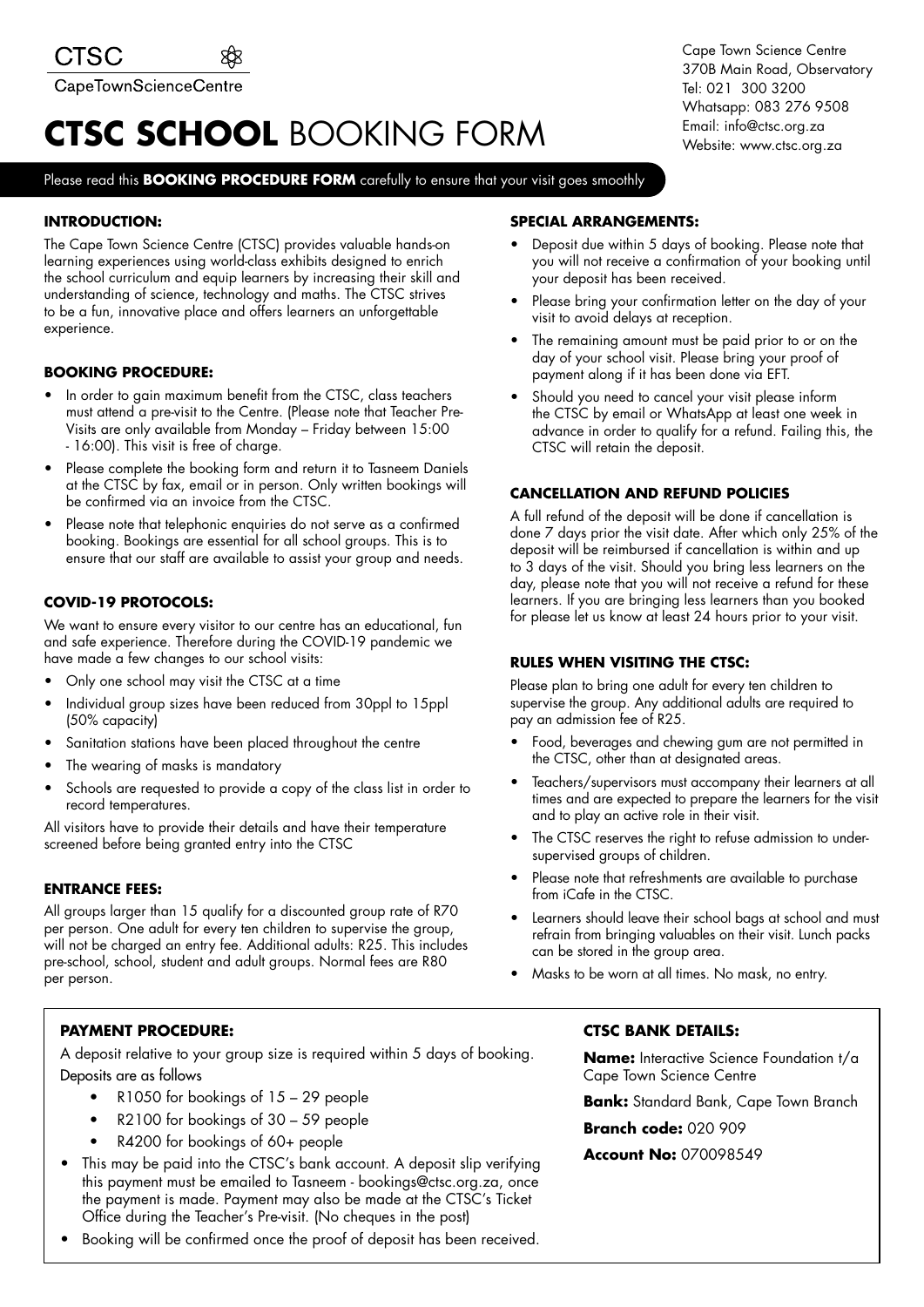# **BOOKING YOUR** SCHOOL VISIT FOR OFFICE USE ONLY:

Please complete this form and fax to 086 519 7227 or email to bookings@ctsc.org.za

We try to keep costs as low as possible for you! Our interactive workshops are a popular attraction for our visitors. To keep costs low, a minimum capacity (15 learners) is needed to run workshops. Therefore when you make your booking, and wish to include a workshop, there is minimum charge of 15 learners (even if you are bringing fewer).

### **SCHOOL** INFORMATION

| <b>TEACHER PRE-VISIT</b><br>Time: 15:00 - 16:00<br>(Monday - Friday only)                                          | Date of pre-visit:           |               |                                 |  |  |
|--------------------------------------------------------------------------------------------------------------------|------------------------------|---------------|---------------------------------|--|--|
| <b>SCHOOL GROUP VISIT</b><br>Request time and date for<br>school visit (select two dates):<br>Mon - Sat from 09:00 | 1 <sup>st</sup> Choice Date: | Arrival time: | Departure time:                 |  |  |
|                                                                                                                    | 2 <sup>nd</sup> Choice Date: | Arrival time: | Departure time:                 |  |  |
| Name of school:                                                                                                    |                              |               | $\Box$ Public<br>$\Box$ Private |  |  |
| Metropole:                                                                                                         | Suburb:                      |               | Municipality:                   |  |  |
| <b>TEACHER IN CHARGE</b>                                                                                           | Name & Surname:              |               | Tel (code):                     |  |  |
| Fax:                                                                                                               | Cell:                        | Email:        |                                 |  |  |
| No of children in group:                                                                                           | No of accompanying adults:   |               | Grade of group:                 |  |  |

#### **I have read and understand the booking procedure forms and rules of the Cape Town Science Centre**

Signature – School principal \_\_\_\_\_\_\_\_\_\_\_\_\_\_\_\_\_\_\_\_\_\_\_\_\_\_\_\_\_\_\_\_\_\_\_\_\_\_\_\_\_\_\_\_\_\_\_ Date \_\_\_\_\_\_\_\_\_\_\_\_\_\_\_\_\_\_\_\_\_\_\_\_\_\_\_\_\_\_\_\_\_\_ Signature – Teacher in charge of visit \_\_\_\_\_\_\_\_\_\_\_\_\_\_\_\_\_\_\_\_\_\_\_\_\_\_\_\_\_\_\_\_\_\_\_\_\_\_\_ School stamp

## **VISIT** OPTIONS (CHOOSE ONE ONLY)

#### **Choose ONE of the following options:**

| <b>TICK OPTION</b> |             | <b>OPTION NO   DESCRIPTION</b>                                                             | <b>ADDITIONAL ACTIONS</b>                                                       |  |
|--------------------|-------------|--------------------------------------------------------------------------------------------|---------------------------------------------------------------------------------|--|
|                    |             | Core Programme - no workshop                                                               | N/A                                                                             |  |
|                    | $\mathbf 2$ | <b>Core Programme + e-Learning</b>                                                         | Please tick <b>ONE</b> of the boxes below                                       |  |
|                    |             | Coding for beginners<br>$\Box$ Web development<br>$\Box$ Beebots<br>$\Box$                 |                                                                                 |  |
|                    | 3           | Core Programme + Design-based Learning                                                     | Please tick <b>ONE</b> of the boxes below                                       |  |
|                    |             | LEGO Design with Six Bricks<br>$\Box$ Wind Tunnel Challenge<br>$\Box$ Toys from Trash<br>┓ |                                                                                 |  |
|                    | 4           | Core Programme + Curriculum Enrichment                                                     | Please tick <b>ONE</b> of the boxes on the<br>next page - curriculum enrichment |  |